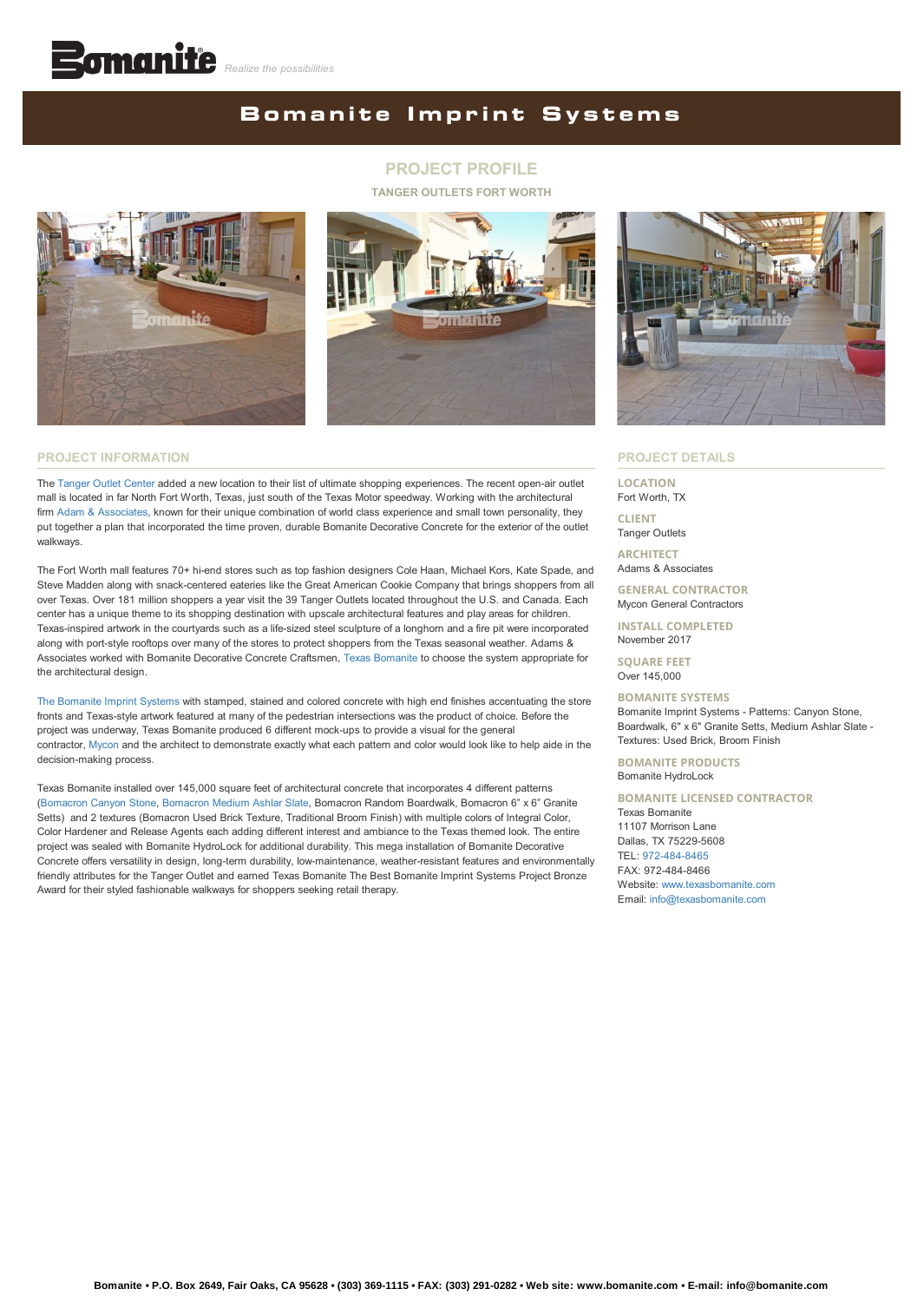# **Bomanite Imprint Systems**

## **PROJECT PROFILE**

#### **TANGER OUTLETS FORT WORTH**



Tanget Outlets Fort Worth - Bomanite Imprint Systems Walkways - 6" x 6" Granite Setts, Canyon Stone Patterns



Tanget Outlets Fort Worth - Bomanite Imprint Systems Walkways - Medium Ashlar Slate



Tanget Outlets Fort Worth - Bomanite Imprint Systems Walkways - Medium Ashlar Slate, 6" x 6" Granite Setts, Boardwalk, Broom Finish



Tanget Outlets Fort Worth - Bomanite Imprint Systems Walkways - Boardwalk Pattern



Tanget Outlets Fort Worth - Bomanite Imprint Systems Walkways - Boardwalk Pattern



Tanget Outlets Fort Worth - Bomanite Imprint Systems Walkways - 6" x 6" Granite Setts, Boardwalk, Canyon Stone, Used Brick Texture



Tanget Outlets Fort Worth - Bomanite Imprint Systems Walkways - Canyon Stone, Used Brick Texture, Broom Finish



Tanget Outlets Fort Worth - Bomanite Imprint Systems Walkways - Canyon Stone Pattern



Tanget Outlets Fort Worth - Bomanite Imprint Systems Walkways - Canyon Stone, Used Brick Texture, Broom Finish